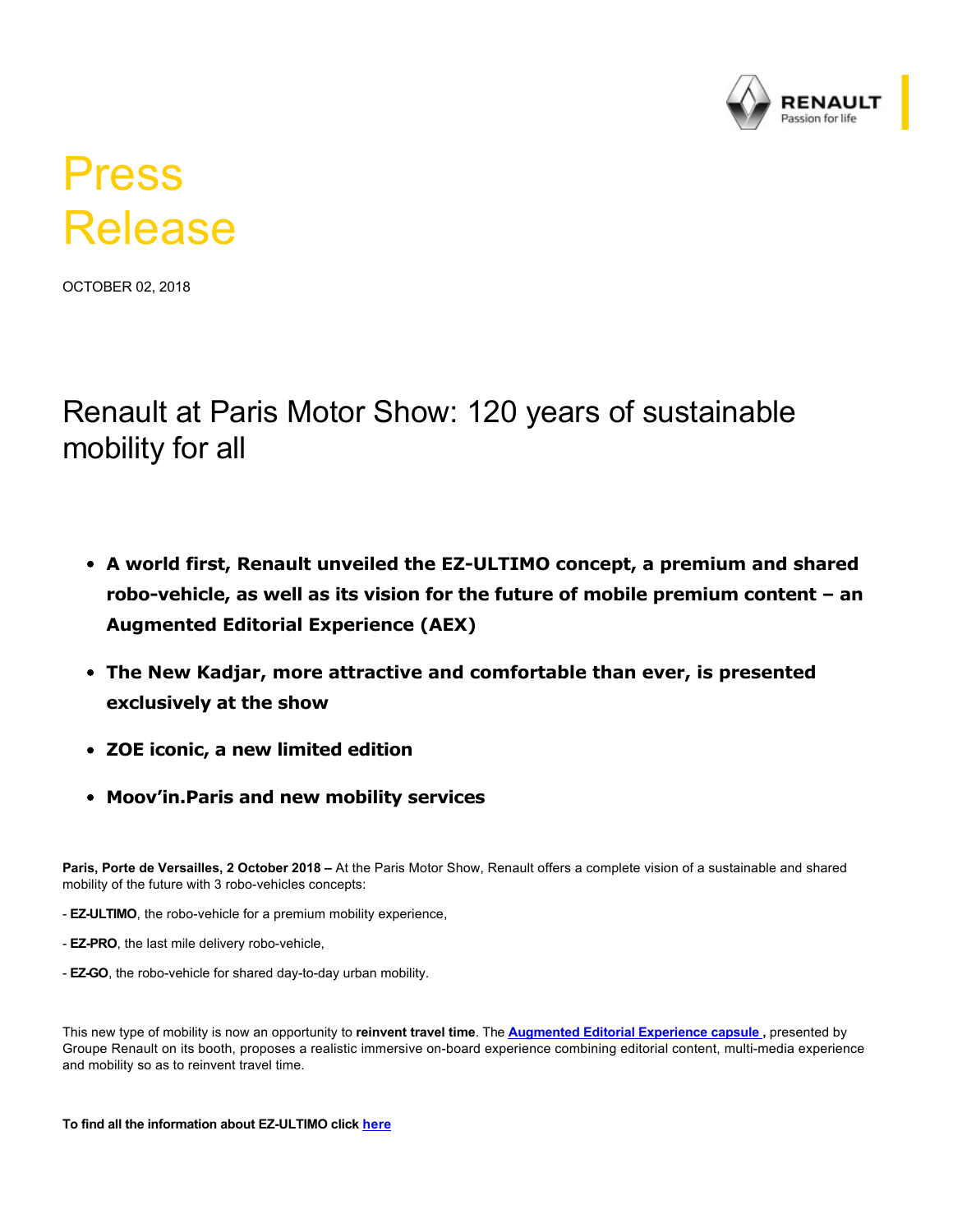## **Discover the New Kadjar at the show**

The New Renault Kadjar, with increased attractive style and comfort, is unveiled on the Renault booth. It retains the traditional features of an SUV while becoming even more statutory through a more dynamic and more modern style. Special attention has been placed on comfort, quality and ergonomics. Its cabin has been redesigned to provide even greater everyday comfort.

Brand new petrol and diesel engines which both improve fuelefficiency and performance bring more driving pleasure. For the **TCe GPF 1.3l petrol engine**, the New Renault Kadjar is proposed with 2 power outputs (140 and 160 hp). This new generation engine, has been developed jointly by the Alliance in partnership with Daimler. It meets the highest quality standards of the two partners and offers a wider power range than the previous TCe engine, increased torque (in particular at low engine speeds), reduced CO2 emissions and lower consumption.

Renamed "**Blue dCi**" for the occasion, a new generation of diesel engines integrating the latest systems for reducing polluting emissions are launched at the show. The New Kadjar will be available with 1.5 Blue dCi 115hp and 1.7 Blue dCi 150hp engines.

**To find all the information about the New Kadjar click [here](https://media.group.renault.com/global/en-gb/renault/media/presspacks/21215337/nouveau-kadjar-toujours-plus-attractif-et-confortable)**

# **ZOE Iconic, a new limited edition**

With more than 110 000 units sold, ZOE is the **bestselling electric vehicle in Europe**. Since its launch at the end of 2012, it has become an icon of the electric vehicle market. There is no coincidence then that the name 'Iconic' has been given to the new limited series of the ZOE presented at the Paris Motor Show. This version offers exclusive greycoloured upholstery with its new Highland Grey exterior and new 17" aluminium wheel rims. As an accessory, ZOE now offers an ingenious luggage compartment floor that is installed flush with the luggage compartment sill and frees up the loading space by storing the cables in this double bottom accessory. Lastly, the ZOE Iconic is equipped with R110 and Q90 motors offering a realworld range of 300 km.

To facilitate the daily life of electric vehicles drivers, a new service helps to create smart journeys by giving information about the whole journey time (journey + battery charging) and guide the driver to the most appropriate charging point. First on the market, this application is accessible via its smartphone. All services are now combined in a single application, MY Renault.

## **Moov'In.Paris and the new mobility services**

In response to rapid changes in customer behavior, Groupe Renault is offering new mobility services through car-sharing solutions, ridehailing services, short-term rentals and by 2022, mobility services with autonomous robo-vehicles.

Leading the electric vehicle carsharing services in Europe with 5,000 ZOE in 8 major cities and several strong partnerships, the group has decided to gradually deploy in France a commercial offer of electric mobility for Parisians, Ile-de-France residents and visitors, through Marcel (ride-hailing service), Moov'In.Paris by Renault (free-floating), and Renault Mobility (short term rental). By the end of 2019, a fleet of 2,000 electric vehicles will be made available through these various offers in France.

**To find all the information about Marcel click [here](https://www.rcibs.com/en/news/french-start-marcel-announces-launch-ecothe-first-range-chauffeur-driven-vehicles-100-electric) and about Moov'In.Paris click [here](https://media.group.renault.com/global/en-gb/renault/media/pressreleases/21216518/renault-et-ada-lancent-lapplication-moovinparis-by-renault)**